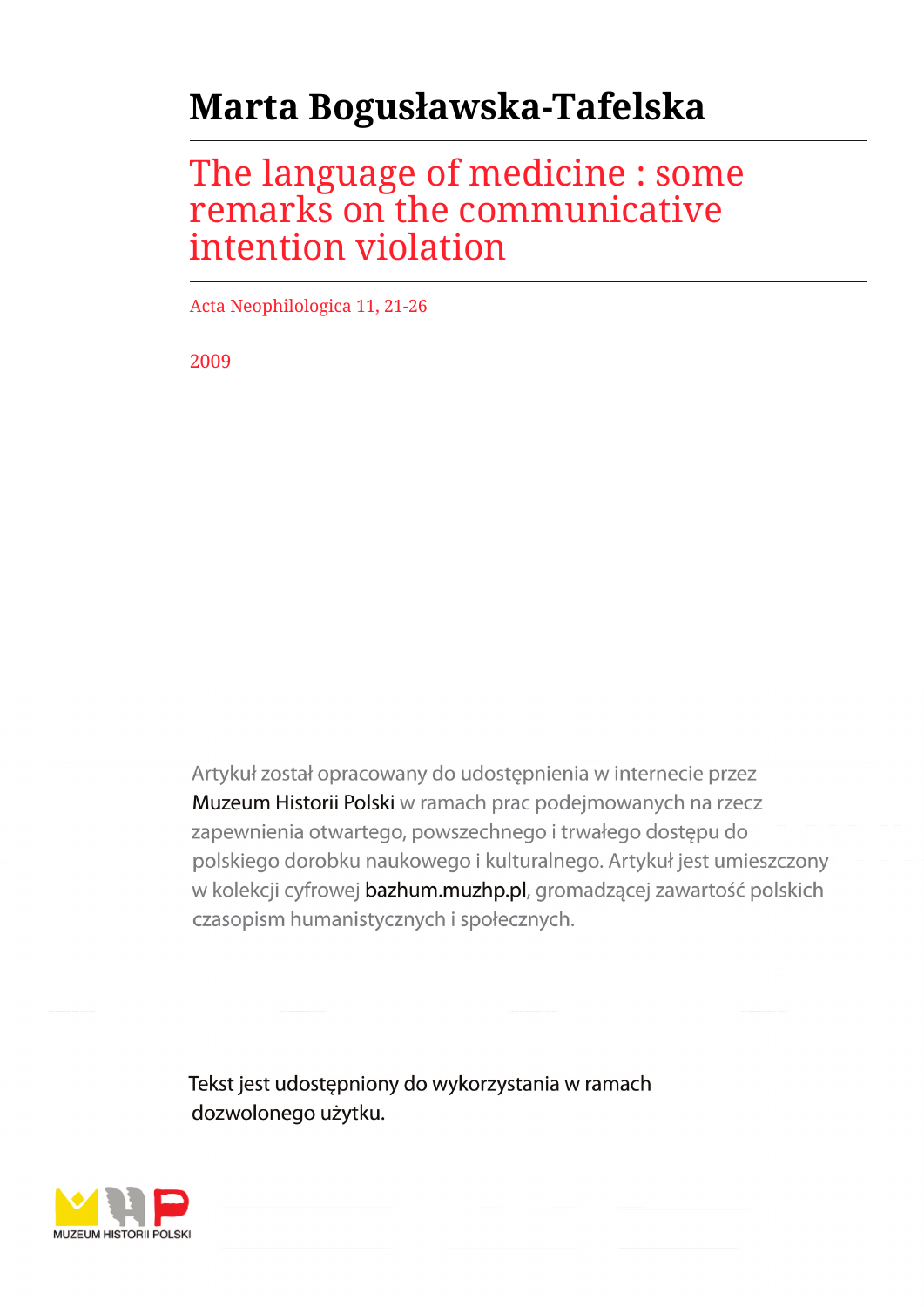ISSN 1509-1619

M arta Bogusławska-Tafelska

Instytut Neofilologii Uniwersytet Warmińsko-Mazurski w Olsztynie

## THE LANGUAGE OF MEDICINE: SOME REMARKS ON THE COMMUNICATIVE INTENTION VIOLATION

Key words: the language of medicine, communicative intention violation, psycholinguistic awareness, frame structures, prevention

This concise study will serve one general goal which, contrary to what may be inferred from the title with the reference to medical arts, will be specifically of psycholinguistic rather than medical character. The objective is to trace the possible cognitive outcome consequent on the language and conversational style typical of the medical expertise today. It will be shown how the stylistic and lexical convention can alter the process of treatment or even the pre-treatment phase, when prevention is pointed as the best medicine.

The inspiration to examine the language of medicine and its role in the process of the medical treatment came from a short written announcement I spotted on the board in one of the local shops of my homeplace. The note read:

The health centre in D. organises free of charge examination including:

- testing bones in the direction of osteoporosis;

- testing the lungs in the direction of asthma.

If you are interested, you are invited...

[translation  $-$  M. B.-T.]

Far behind us is the time when language was treated as an abstract system of sounds, words and sentences, functioning in isolation to the biological, mental and cultural contexts in which human activity is embedded. In order to understand the genuine effects of any linguistic activity one has to bear in mind a number of psycholinguistic mechanisms - intrapersonal and interpersonal in character - that organise communication. Today, the psycholinguistic perspective which has found its faithful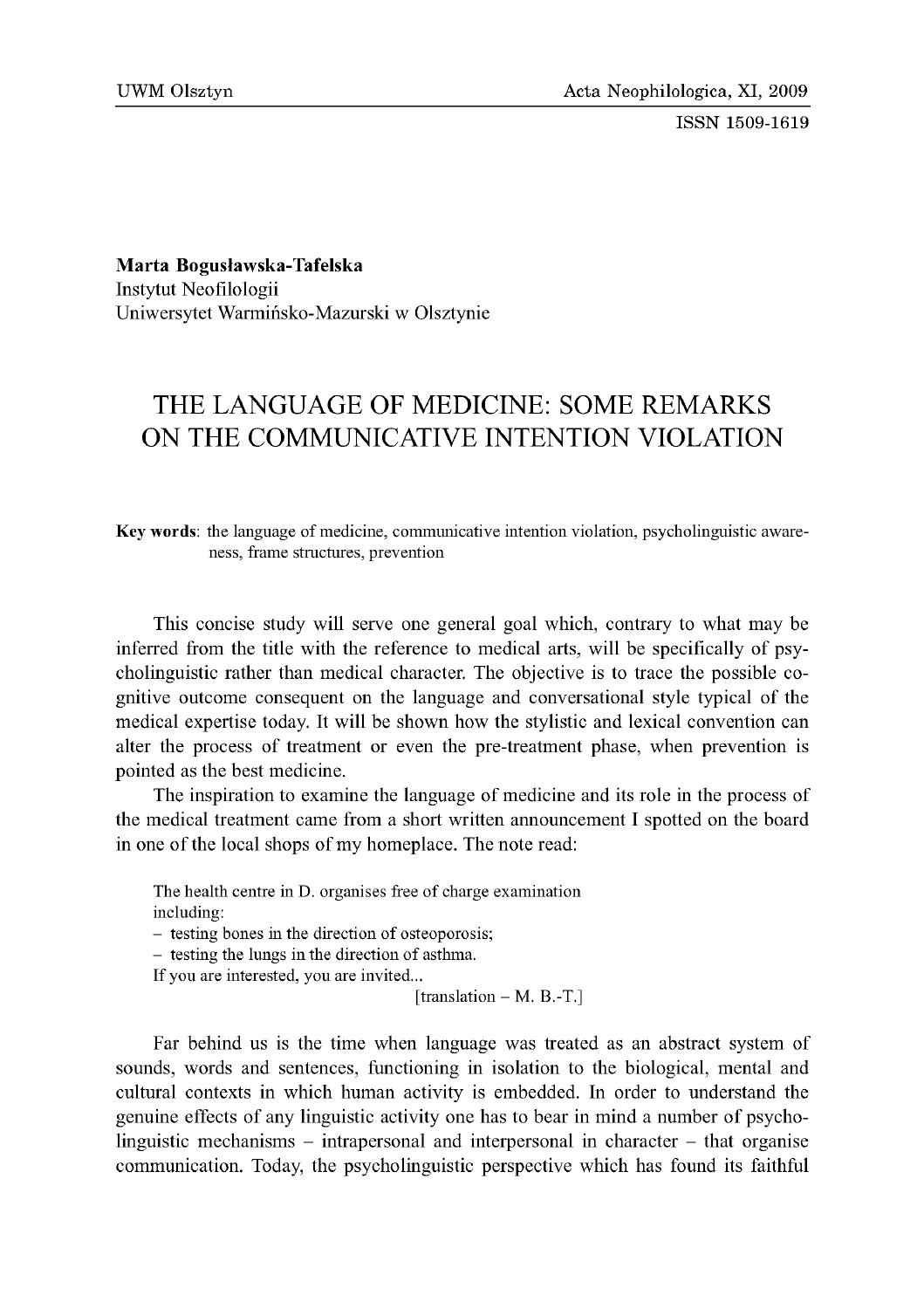advocates among researchers in the language studies, accounts for such subtleties as the speaker's and listener's mental structures, updated continually and dynamic in nature, while analysing the speech acts; other essential aspects contextualising any linguistic exchange are the systemic parameters describing the language as being applied for the communication goals of the communication dyad participants. Among these systemic values there are: the conversational style and the lexical choice.

The psycholinguistic analysis of linguistic behaviour requires one more level of the analysis to be introduced. Namely, in the current stage of evolution of the human organism, cognitive activity of humans is controlled by both: the rational mind and the emotional mind; as language is a mental process, the two ways of processing the data: cognitive and emotional, apply to the linguistic data processing as well. Furthermore, apart form the emotional code, different situational or cultural contexts pre-mark the ultimate conversational effect as well. They can shed a totally new light on and may bring totally 'new readings' to even identical linguistic utterances. Consequently, the process of both language production and language reception, being dynamic and subjective, are of creative nature. Towards this kind of explanation is the below study of the language of medicine oriented.

### **1. The communicative intention violated**

All that one is trying to accomplish with one's language is referred to as his/her communicative intention [Dirven 1998: 162,163]. When one wants to put his/her thoughts or opinions into words, one aims to evoke some result; the intention may be to inform, to release the emotions, or to manipulate the receiver. Regardless the goal, a healthy person - in the sense of the general cognitive abilities being within the norm - is equipped cognitively to adjust the linguistic means to the awaited and intended communicative outcome. Simultaneously, the receiver of the message is able to decode the intended information in the intended way, that is activate the required frame of communication. The cognitive scenario of a successful communication involves the encoding and decoding processes based on the stylistic and lexical cues which, in turn, activate proper cognitive frames [Kiklewicz 2007]. In other words, the cognitive function of the style and lexical decision which orchestrate the linguistic performance consists in the activation of mental information structures in the cognitive system of the message receiver. Any defects in this process of identifying and locating a given message within a proper conversational frame are characteristic of various cognitive syndromes, schizophrenia being one of them [Kiklewicz 2007]. In such conversational situations, the defectively functioning language processor of the message receiver cannot decide on a mental frame to switch on and apply in the linguistic comprehension process.

Usually, however, healthy users of language hold the opinion that they are able to adjust the linguistic device to the metalinguistic aim in their linguistic activity, which is, unfortunately, not always the case. People with low psycholinguistics awareness are hardly ever aware of the consequences of their linguistic choices. The case discussed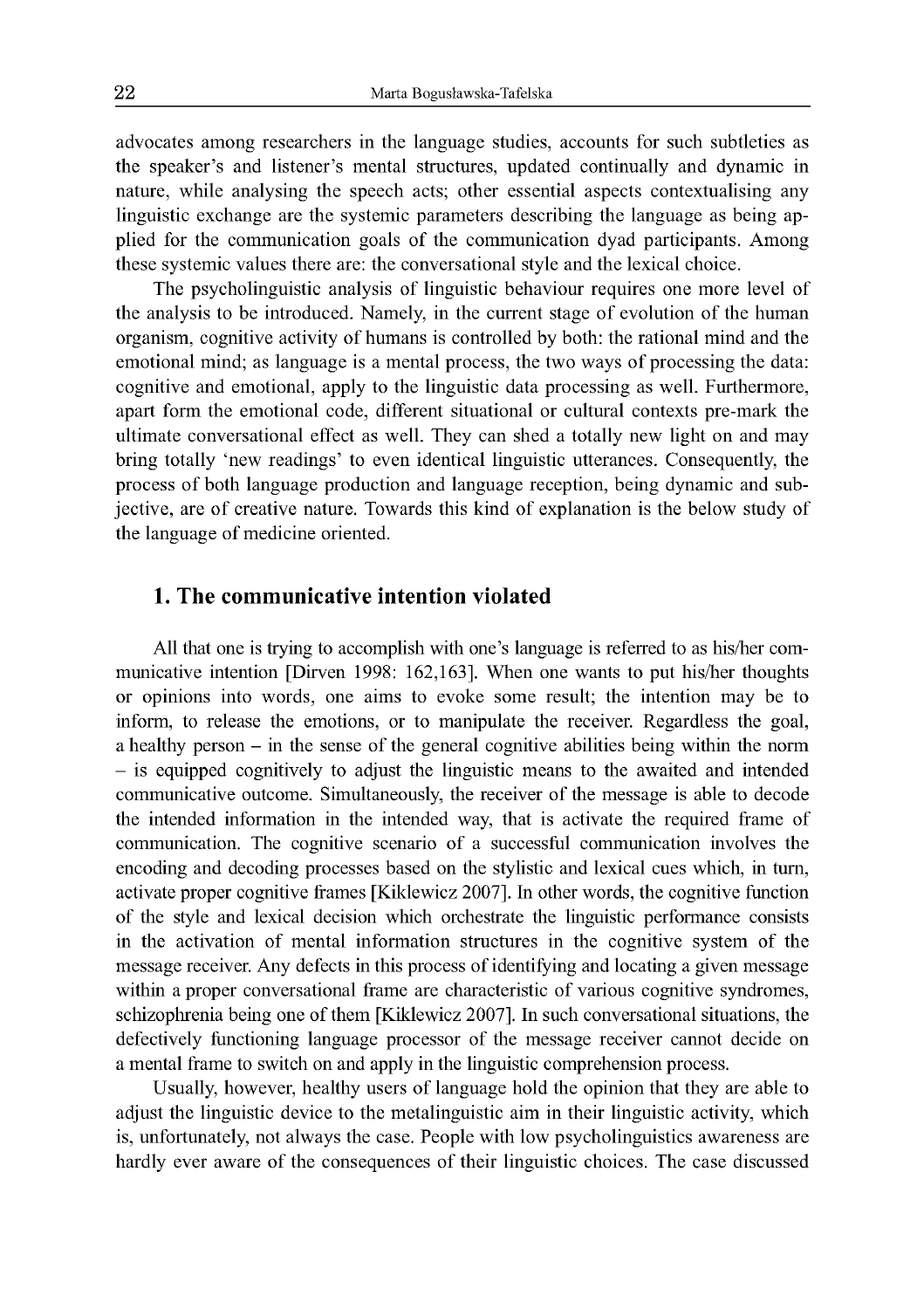in the current study exemplifies the incompetent language use, which leads to an usuccessful communicative exchange. The primary intention of the author of the note in question must have been to inform the reader about the unique offer put forth by the local health centre. Free tests, checking the condition of the bone structure and functioning the lungs, constitute the opportunity that cannot be missed these days; after all, normally, the state-guaranteed specialist help in Poland requires a lot of patience on the part of the patient who has to take into account a considerable time period of waiting in the queue to the specialist, along with other needy patients. However, the underlying suggestion included in the text under discussion seems to include the incentive to take care of one's physical condition, for which is still some time. The author of the announcement aimed to attract healthy people who would like to keep their wellness up. However, the two adverbial phrases: 'in the direction of osteoporosis' and 'in the direction of asthma' spoiled the effect and, while violating the communicative intention of the author on the one hand, turned the offer into an invitation for already osteoporosis-suffering or asthma-suffering patients; on the other hand, made those not diagnosed, the cases already classified. The most probable result brought by the announcement was that the voluntaries for the tests comprised mostly asthmatics, osteoporosis-suffering people or those who were convinced or in fear of having contracted either of the two disorders.

### **2. Psycholinguistic considerations**

Humans understand the stimuli they receive from the external environment provided that their cognitive representations contain proper information, that is, the keys to the cognitive package brought by the stimuli. The reformulated semantic theory proposed by George Mandler seems to be the happiest postulate since the time when semantics of the portion of language was equated with the sum of the composing lexemes. Mandler proposes a holistic vision on the linguistic meaning. The scholar notices that 'meaning equates (cognitive) structure' [Mandler 1984: 51]. If some information is to be comprehended (or even received into one's awareness), a mental counterpart or symbolic representative has to be activated in the mental vision of the world. Humans collect these 'mental keys' throughout their lifetimes; new data which enter the cognitive apparatus push away old data, modify them, or help to generate generalisations. In this sense, it is always possible to 'teach the old mind new tricks'. Moreover, the cognitive mechanism of forming and updating the cognitive map is based on two complementary ways of handling the input: the cognitive/declarative/procedural processing and the emotional processing. There are cognitivists who assume the existence of two distinct 'minds' within one cognitive system; these minds may have their neurobiological unfolding in the dichotomy of the right and the left hemispheres. The biology of cognition has it that the two cerebral hemispheres are simultaneously involved in any mental operation, preferring their own, specific strategies of dealing with this input [Springer and Deutsch 1998].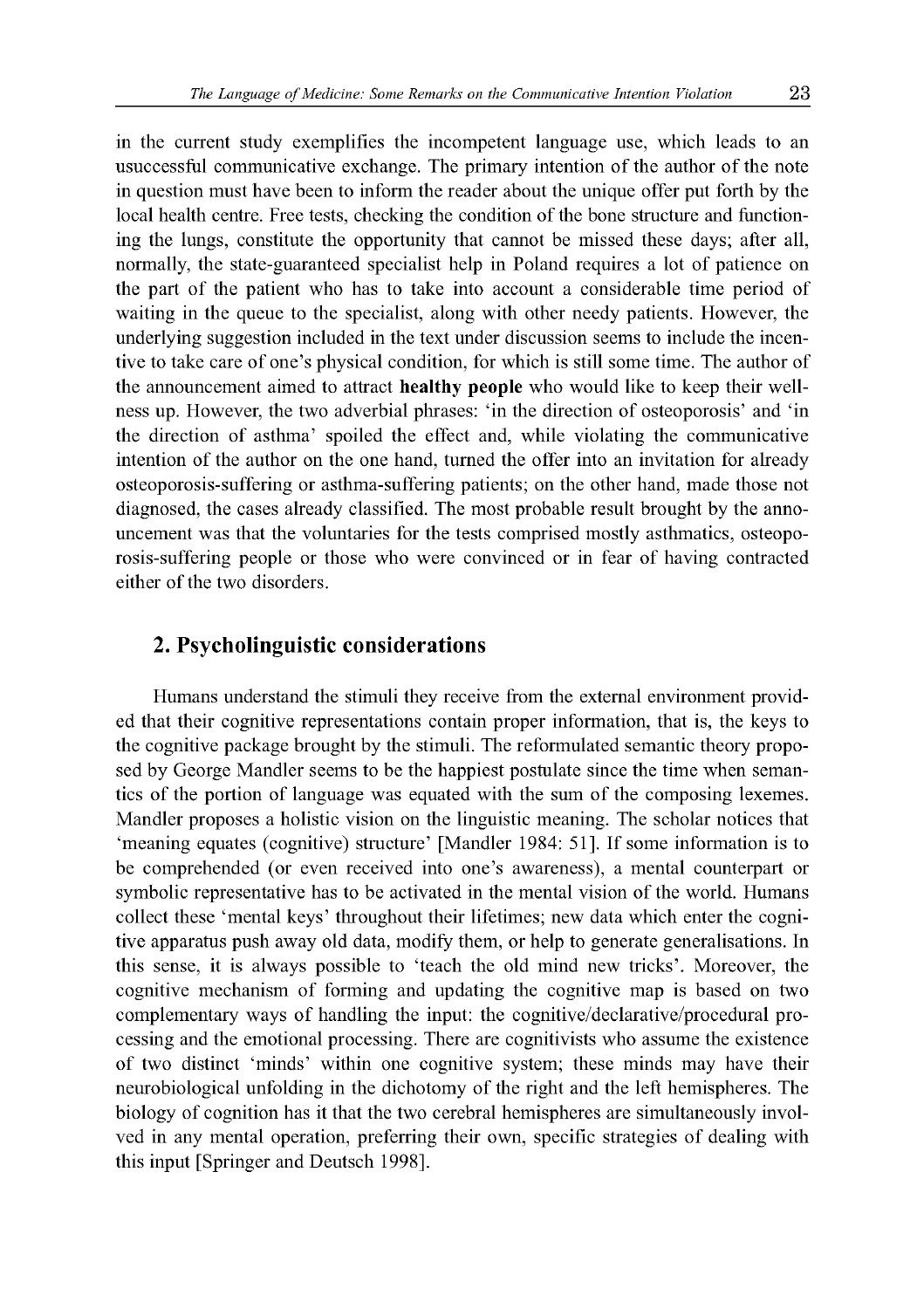#### **2.1. The frame analysis**

The mental representation, otherwise referred to as 'the mind', divides itself into the mental mechanisms and data, the later being portions of information encoded and continually updated in the mind, termed concepts, scripts, frames, schemata and other. These chunks of information when activated form one's awareness [Mandler 1984: 70]. As it has been already assumed, the stylistic and lexical parameters of the message have a cognitive consequence in the receiver's mind, activating proper cognitive frames. According to Barsalou, a frame is an attribute - value set, where its attributes are the constant, abstract features of an object, and the values are its concrete realisations. If one considers A MEDICAL TEST as an attribute of a frame, constituting A MEDI-CAL CONSULTATION in general, two values come into play and fall into a complementary relation, which are tests to name the illness in case of some symptoms, implying a given disorder; or tests which are to acknowledge the health and strength of the organism, when the organism is, generally speaking, in a good condition. The cognitive system when confronted with the notion 'a medical test' will search through the received message for more data to determine one value or the other. The obvious choice the reader of the note under the current discussion is going to make will be the former value, which composes a frame of a medical consultation for determining a disorder. The clue comes from the two adverbial phrases: 'in the direction of asthma' and 'in the direction of osteoporosis'. The cognition of the reader of the message will be quite literarily directed towards these values.

## **3. Disorder-directed modelling**

Similarly to the unique relationship between the parent and the child, based on the expert behaviour on the part of the parent and the pupil role of the child, the doctor and his/her patient enter a communication dyad being based on the relation between a suffering person and the care-taker or help-giver [Puppel 2000: 129-141]. The parallel analysis can go further, the patient seeks help and advise, hence his/her cognition is ready and open to receive and internalise the guidelines how to cope with the problem. One can assume that a patient seeking the doctor's advice has prepared his/her mental structures for reshuffle, having given inner consent and having built a necessary motivation to loosen the cognitive structures and immerse into the mental phase of the epistemic openness [Maruszewski, Ścigała 1998; translation of the Polish term - M. B-T]. The doctor, acting as an expert, is expected to provide the professional advice; in a sense, the doctor models his/her patient and implies the role the patient is to play as... a patient. The way in which the formal notice in question is written awakes in the potential patient's mind the scene of any lungs' ailments being somehow linked with asthma; and any bones disorder being due to osteoporosis. On the one hand, the notice refers to the knowledge of lungs or bones disorders, already stored in the mental representation of the potential patient; on the other hand, the notice builds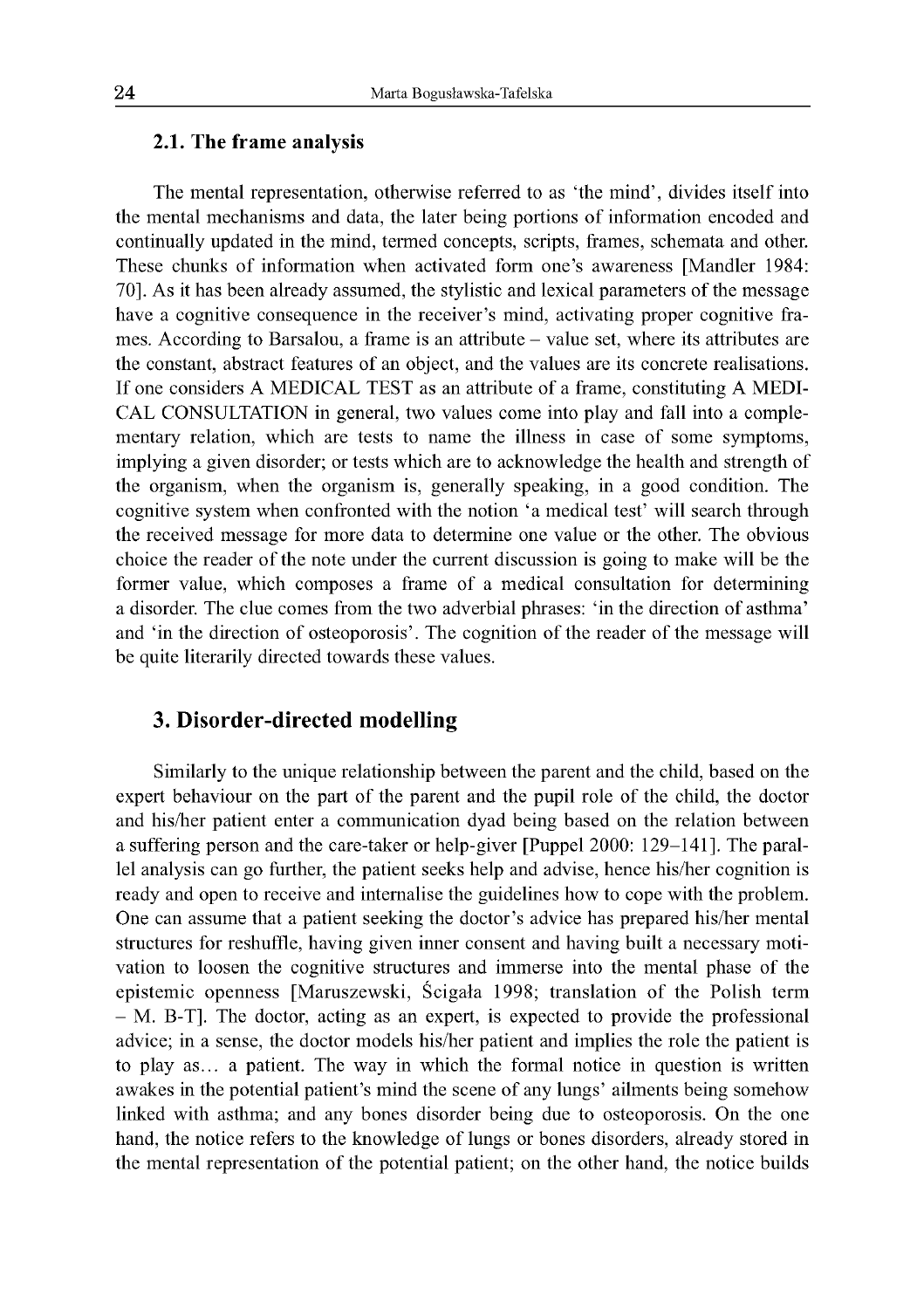up a new mental scene which will, in the future, get activated every time any problem with the bones or the lungs occurs.

One of the first linguists to mention the psycholinguistic consequences of careless language in medicine was Alfred Korzybski [Steinberg 1998: 166]. Korzybski believed that improper language damages the brain and contributes to susceptibility to various diseases; only by transforming the language is one able to retrain the cell pathways in the brain. Although Danny Steinberg, in his monograph on psycholinguistics presented Korzybski's ideas as far-fetched, one cannot escape the impression that Steinberg's irony<sup>1</sup> was pre-emptive [Steinberg 1998: 165–166]. It is not my intention in this paper to discuss the freshest discoveries within neuropsychology but, to counterargument Steinberg, one needs to realise that the human mind is characterised by its life-long maturational and reshuffle potential; thus by means of proper therapeutic techniques or self-work (language being the most widely used and effectively potent tool in modern psychotherapy) one can alter the neural circuits in the brain, which equates correcting one's chosen cognitive reactions.

## **4. Conclusions**

This brief analysis of the medical announcement constituted an inspiration to consider the inevitability and two-directionality of the dyad: mind - language. The mind generates language, but the language sent and received has the potential to (re)model the mind. The immediate psycholinguistic conclusion is that not only linguistic but any professional expertise today requires this psycholinguistic awareness of the cognitive effects of the stylistic and lexical choices of the language communication participants. The above presented brief discussion points to the necessity of more conscious linguistic choices on the part of people working in the health care sector, which appears to be equally vital as proper choices of drugs. Prevention is the best cure, and it refers, above all, to the psycholinguistic modelling of healthy people who are potential patients, so that they will consider disorders as marginal life episodes. Doctors are able to refocus patients 'in the direction of health'; when confronting an illness, such patients will visualise the problem as a temporary obstacle towards good psychophysical condition, while patients oriented 'in the direction of an illness' are likely to strive to notice new signals confirming their fate to be ill.

 $<sup>1</sup>$  At that stage of neurobiological and psycholinguistic research into the human brain and nervous</sup> system, Korzybski's ideas must have been perceived as very original, if not shocking. From the contemporary perspective, however, his analyses can be regarded as pioneering contemporary proposals of psychoneuroimmunology.